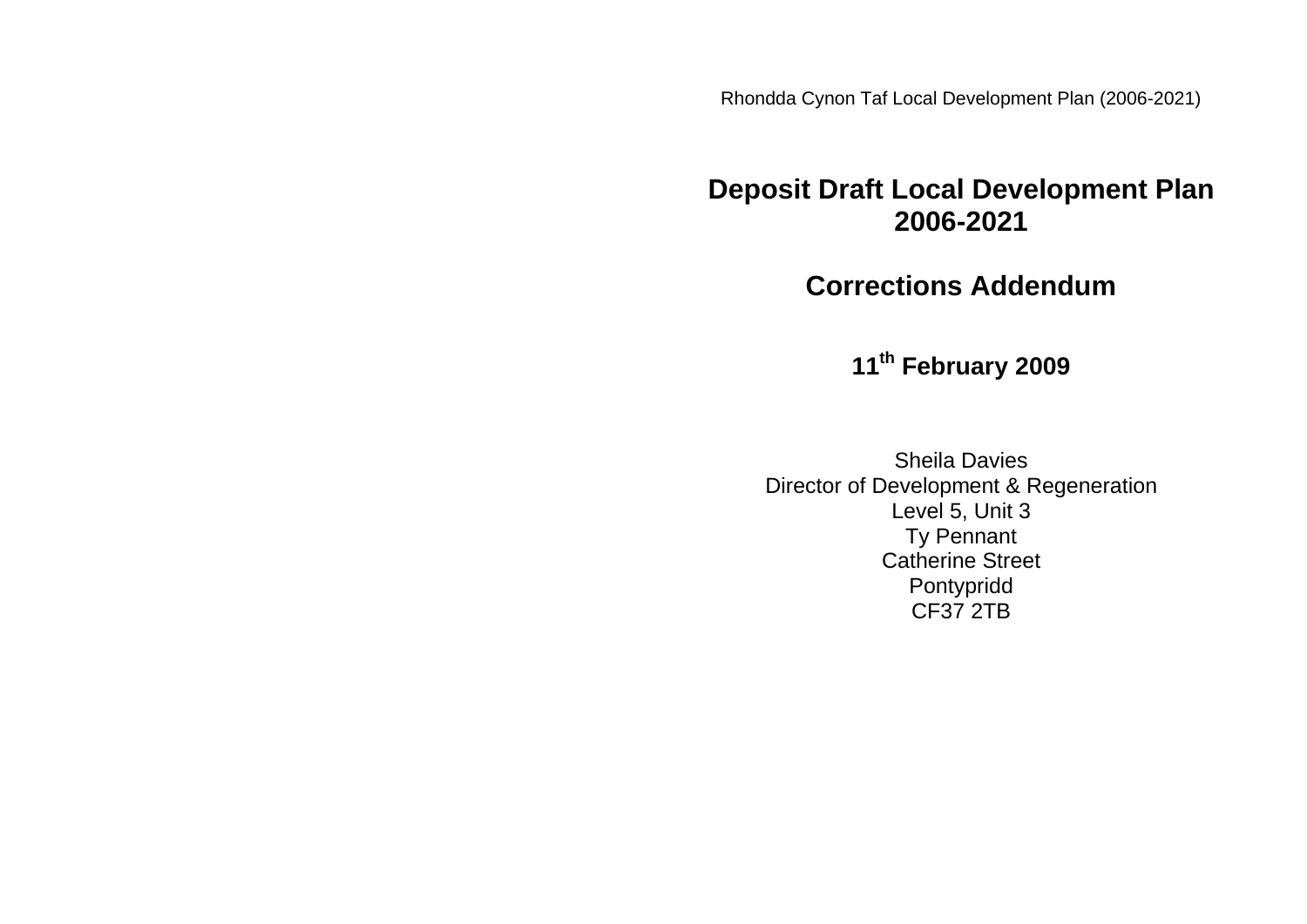#### **Corrections**

### **Page 41**

Policy CS 11 – Climate Change - B) 1.

Delete, "this required anyhow by regulations, look to enforce the sustainable development indicator on development contrary to TAN15"

## **Page 45**

Insert following policy between paragraphs 5.10 and 5.11

**Policy AW 3 – Exception Sites For Affordable Housing In The Countryside**

**Development proposals for the provision of affordable housing outside and adjoining the identified residential settlement boundaries will be permitted where it can be demonstrated that:**

- **1. The proposed development cannot be accommodated within the defined residential settlement boundaries;**
- **2. The site does not exceed 30 dwellings or 1 hectare;**
- **3. The proposed development is solely for the provision of affordable housing to meet an identified local need;**
- 4. **The proposed development is not within a Green Wedge, Special Landscape Area or an internationally, nationally or locally designated nature conservation site.**

## **Page 46**

Policy AW4 – Community Infrastructure and Planning Obligations

Insert additional criteria

**13. Environmental and landscape improvements;**

**14. Nature conservation; 15. Public Art; 16. Cultural and community facilities; and 17. Any other contribution the Council considers appropriate to the development.**

## **Page 60**

Policy AW 14 –Safeguarding of Minerals

Policy text and proposals maps remain unchanged. Policy should be re-numbered as follows:-

**Policy AW 14 – Safeguarding of Minerals**

**The following mineral resources shall be safeguarded from any development which would sterilise them or hinder their extraction.** 

- **1. The resources of Sand and Gravel, as listed below and shown on the proposals map, will be safeguarded from development and include a 100 metre buffer zone.**
	- **a) Llanilid, East of Felindre Road**
	- **b) Brynsadler, North of Llanharry Road**
	- **c) South of Tylegarw, Pontyclun**
	- **d) Ceulan Farm, Miskin**
	- **e) Pant Marsh, Talbot Green**
	- **f) Llantrisant and Pontyclun golf course**
	- **g) Rhiwsaeson Road, Cross Inn**
	- **h) Heol y Creigiau, Rhiwsaeson**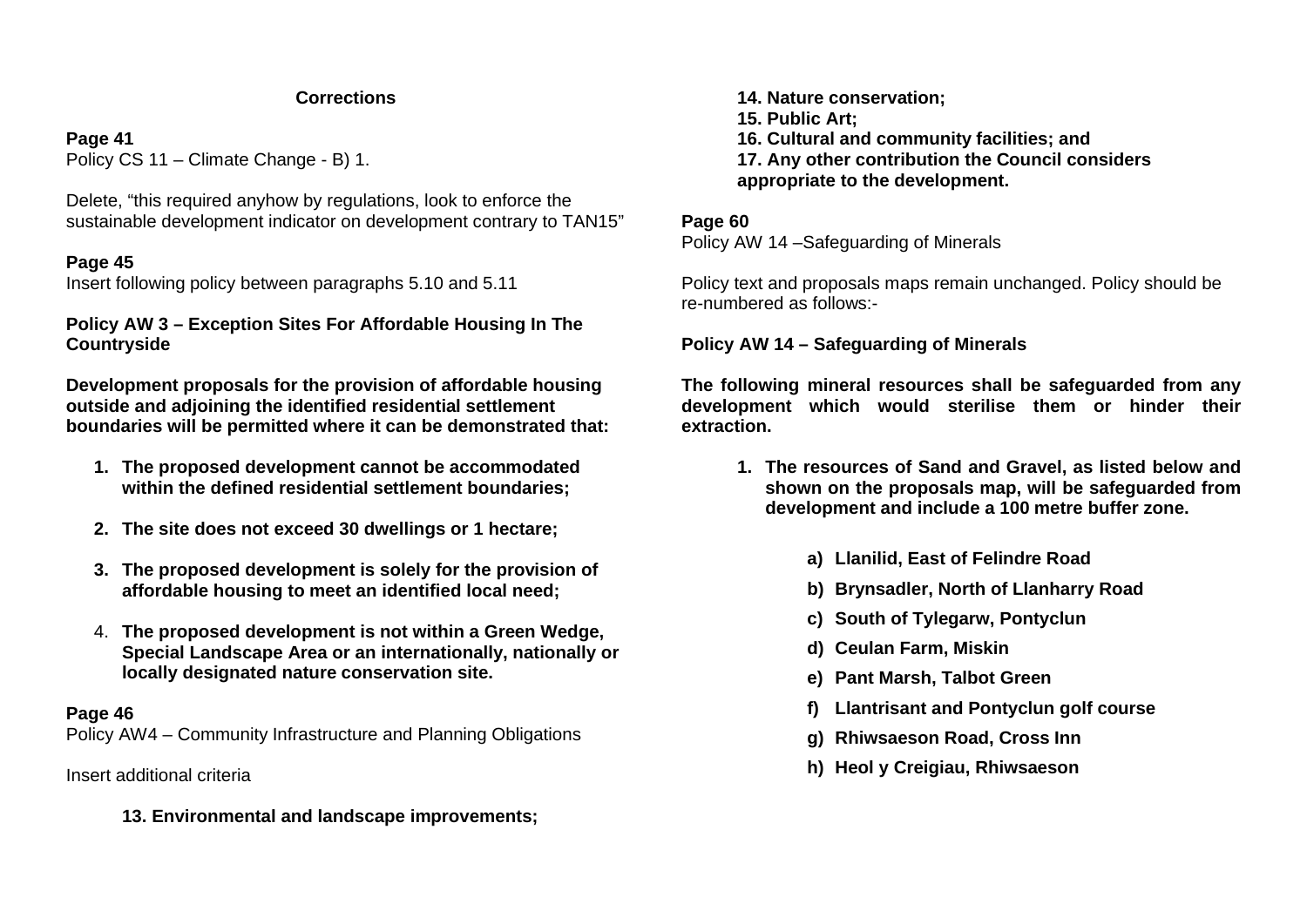- **2. The resources of Sandstone, as shown on the proposals map, will be safeguarded from development and include a 200 metre buffer zone.**
- **3. The resources of Limestone, as shown on the proposals map, will be safeguarded from development and include a 200 metre buffer zone.**
- **4. The resources of Coal, as shown on the proposals map, will be safeguarded from development and include a 500 metre buffer zone.**
- 5. **The Limestone and Sandstone quarries at Forest Wood, Hendy and Craig yr Hesg, will be further safeguarded from development that would adversely affect their operations by 200 metre buffer zones as shown on the proposals maps.**

**Page 80** Delete paragraphs 6.56 – 6.58

#### **Page 96**

Policy SSA 5 New Educational Facilities in Tonyrefail

Delete "in Tonyrefail" from Policy Heading

**Page 109** Policy SSA 15 – Retail Allocations – Site 1

Delete "South of Llantrisant Business Park, Llantrisant" and

Insert "Land adjacent to Pontypridd Retail Park"

**Page 139-144** Appendix 3 – Local Development Plan Evidence Base Insert additional item:

#### **"48. Rhondda Cynon Taf Strategic Flood Consequences Assessment**

Scott Wilson were commissioned by Rhondda Cynon Taf County Borough Council with assistance from the Environment Agency (Wales) in 2008 to prepare a Strategic Flood Consequences Assessment, principally of the 8 LDP strategic sites and Treforest Industrial Estate."

#### **Page 133-135**

Appendix One – E) Sites of Important Nature Conservation and Local Nature Reserves

Delete list of sites 1. to 182. inclusive

Insert following list of sites:-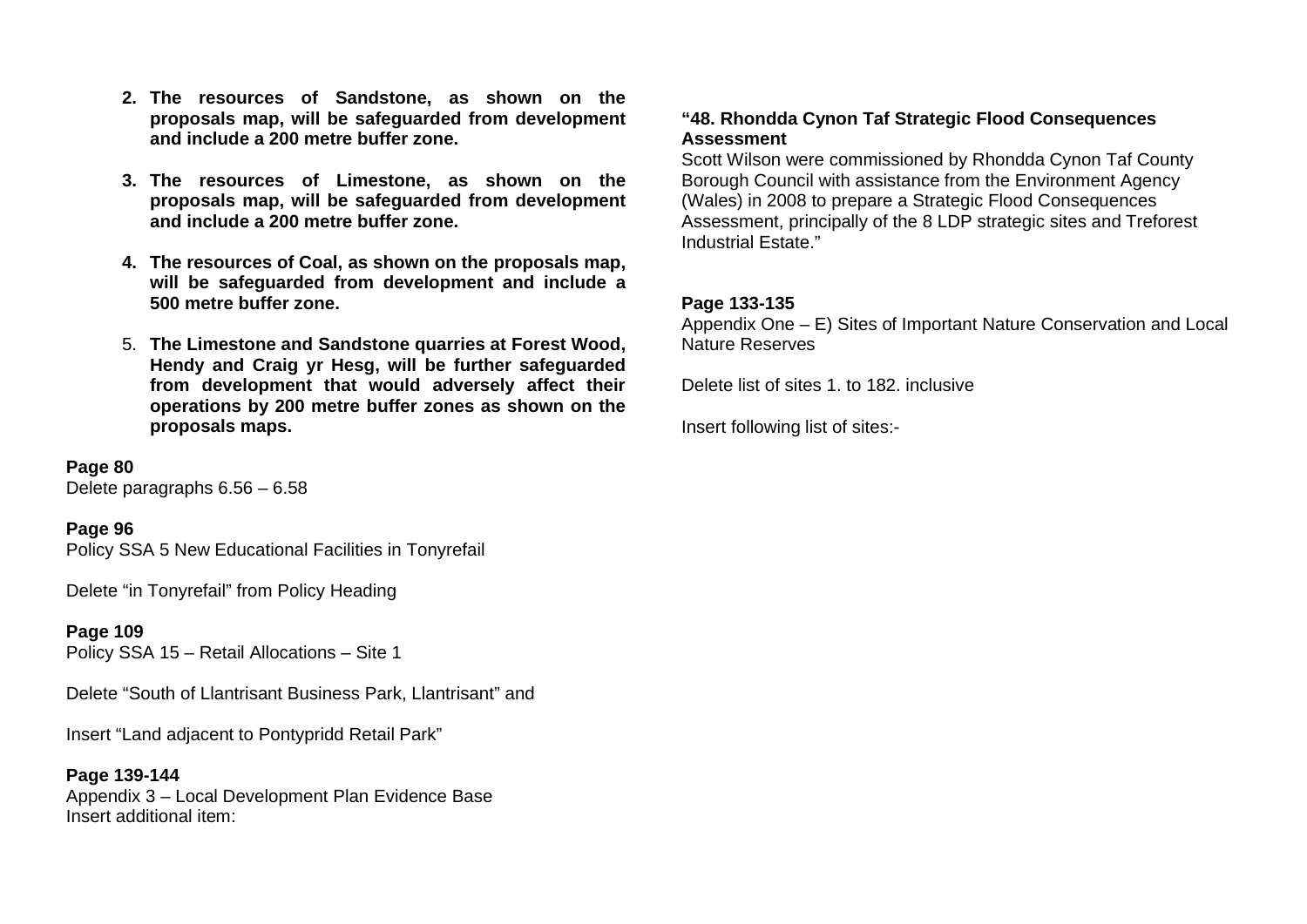| 1. Coed Wernhir.                  | 24. Dare Valley                                  | 47. Mynydd Dinas / Mynydd y                       | 70. Darren y Celyn                              |
|-----------------------------------|--------------------------------------------------|---------------------------------------------------|-------------------------------------------------|
|                                   |                                                  | Cymmer                                            |                                                 |
| 2. Werfa Farm                     | 25. Aberdare South                               | 48. Bronwydd Park                                 | 71. Coed Pen-y-parc                             |
| 3. Nant Fforch                    | 26. Mynydd Ystradffernol                         | 49. Trebanog Slopes                               | 72. Heol-y-Mynach Pastures                      |
| 4. Brickyard Mire                 | 27. Garn Wen and Panwen<br>Garreg-wen            | 50. Cilely Farm Rhos Pasture                      | 73. Buarth-y-Capel wetland                      |
| 5. Rhigos Tramway                 | 28. Rhos Gwawr                                   | 51. Cwm Hafod Woodland                            | 74. Dan y Cribyn                                |
| 6. Cwm Gwrelych                   | 29. Aberdare Mountain                            | 52. Coed-yr-Hafod Woodland<br>Complex             | 75. Lower Clydach Woodlands                     |
| 7. Hirwaun Industrial Estate      | 30. Nant y Wenallt                               | 53. Llys Nant and Graig Twyn-y-<br>glog Woodlands | 76. Maerdy Colliery                             |
| 8. Clydach Vale                   | 31. Cwm y Felin Newydd                           | 54. Mynydd Blaenrhondda and<br>Mynydd Ty-Isaf     | 77. Craig-yr-Hesg / Lan Wood                    |
| 9. Hirwaun Ponds                  | 32. Aberdare Canal                               | 55. Craig Pwllfa                                  | 78. Craig-Evan Leyshon Common                   |
| 10. Hirwaun Common                | 33. Mid Cynon Floodplain                         | 56. Abercwmboi Lake                               | 79. Mynydd Eglwysilian                          |
| 11. Gelli-ben-uchel               | 34. Cwmbach Slopes                               | 57. Lower Cynon                                   | 80. Pont Sion Norton Woodland<br>and Ffridd     |
| 12. Hirwaun Ponds (North)         | 35. Gelli Slopes                                 | 58. Treherbert Slopes                             | 81. Pontypridd Golf Course                      |
| 13. Hirwaun Iron Works            | 36. Coed Tir Estyll                              | 59. Mynydd y Ffaldau                              | 82. Coed-Pen-Maen Common                        |
| 14. Glyncornel                    | 37. Cefnpennar                                   | 60. Mountain Ash Slopes                           | 83. Mynydd Meiros / Upper<br><b>Ewenny Fach</b> |
| 15. Upper Cynon Floodplain        | 38. St. Gwynno Forest                            | 61. Blaenllechau Woodland                         | 84. Meiros                                      |
| 16. Nant Hir Valley and Reservoir | 39. Mynydd Merthyr                               | 62. Penrhiw Cradoc Fields                         | 85. Llantrisant Forestry and Craig              |
|                                   |                                                  |                                                   | Melyn                                           |
| 17. Nant Hir Gwyddel              | 40. Mynydd Brith-weunydd /<br>Llwynypia hillside | 63. Cwm Clydach                                   | 86. Cynllan Wood                                |
| 18. Llwydcoed Slopes              | 41. Twyn Tyllaudefaid Valley Mire                | 64. Mynydd Ty'n-tyle Slopes                       | 87. Hendre Owen / Trecastell Tip                |
| 19. Bryn-defaid Heath             | 42. Pont-y-gwaith Hillside                       | 65. Old Smokey Slopes                             | 88. Coed Trecastell                             |
| 20. East Llwydcoed                | 43. Mynydd Troed-y-rhiw Slopes                   | 66. Coed Fforest Isaf-Uchaf                       | 89. Gwaun Llanhari Wood                         |
| 21. Mynydd Bwlffa /Mynydd-y-      | 44. Penrhiw Fushes                               | 67. Perthcelyn Slopes                             | 90. Ty'n Y Waun                                 |
| gyngon                            |                                                  |                                                   |                                                 |
| 22. Cwm Dare North                | 45. Birch Grove Slopes                           | 68. Pen-twyn-isaf                                 | 91. Coedcae Marsh                               |
| 23. Cwm Dare South                | 46. Y Ffrywd                                     | 69. Tyntetown Slopes                              | 92. River Ely                                   |